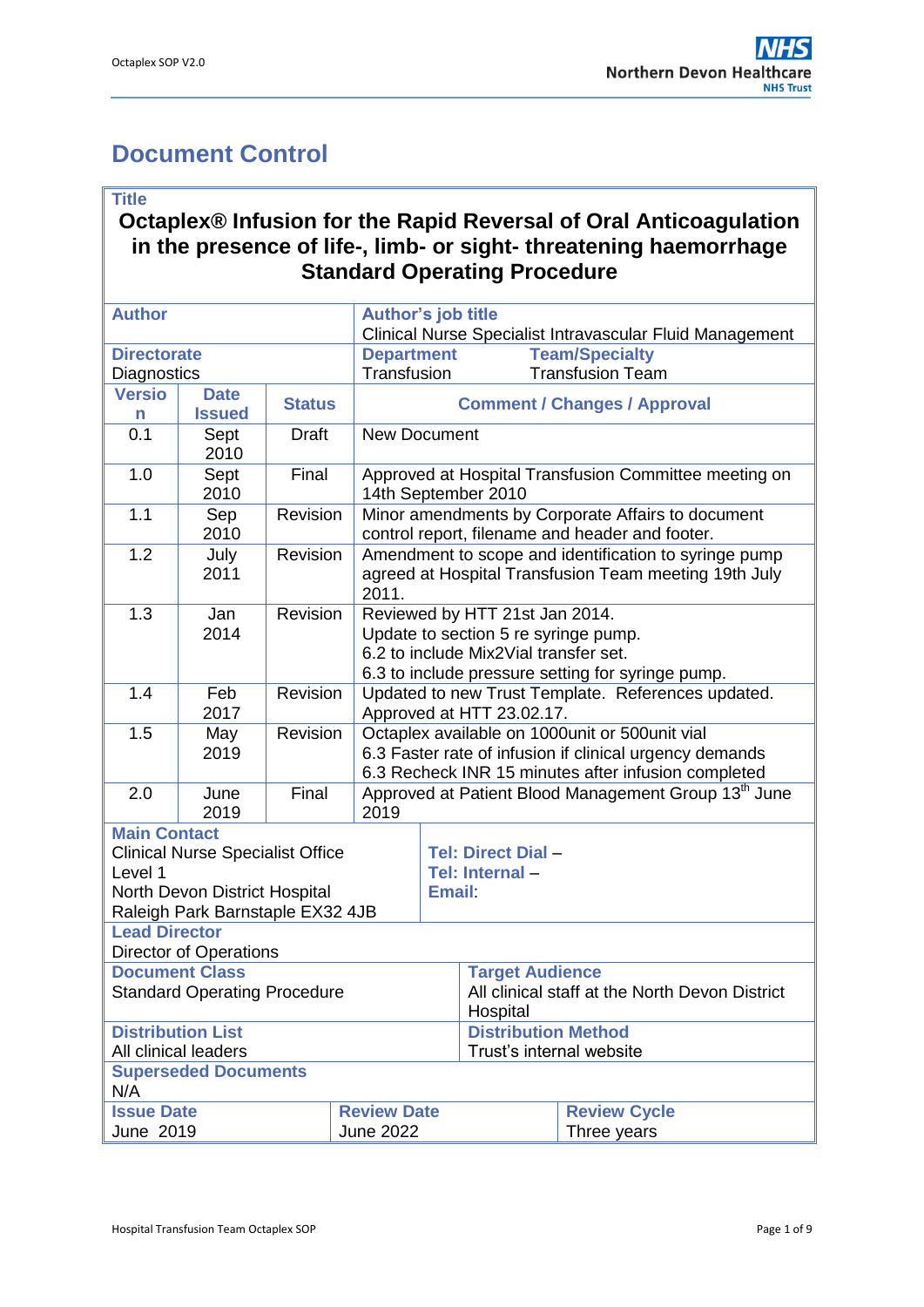| <b>Consulted with the following</b>                                    | <b>Contact responsible for implementation</b>   |  |  |  |  |  |  |
|------------------------------------------------------------------------|-------------------------------------------------|--|--|--|--|--|--|
| stakeholders: (list all)                                               | and monitoring compliance:                      |  |  |  |  |  |  |
| <b>Hospital Transfusion Team</b>                                       | Clinical Nurse Specialist Intravascular Fluid   |  |  |  |  |  |  |
| <b>Hospital Transfusion</b><br>$\bullet$                               | Management                                      |  |  |  |  |  |  |
| Committee                                                              |                                                 |  |  |  |  |  |  |
| <b>Consultant Haematologists</b><br>$\bullet$                          |                                                 |  |  |  |  |  |  |
| <b>Lead Clinicians</b>                                                 | <b>Education/ training will be provided by:</b> |  |  |  |  |  |  |
|                                                                        | <b>Hospital Transfusion Team</b>                |  |  |  |  |  |  |
| <b>Senior Nurses</b><br>$\bullet$                                      |                                                 |  |  |  |  |  |  |
| <b>Approval and Review Process</b>                                     |                                                 |  |  |  |  |  |  |
|                                                                        |                                                 |  |  |  |  |  |  |
| Approved and Reviewed by Patient Blood Management Group (PBMG)         |                                                 |  |  |  |  |  |  |
| <b>Local Archive Reference</b>                                         |                                                 |  |  |  |  |  |  |
| G:\pathology                                                           |                                                 |  |  |  |  |  |  |
| <b>Local Path</b>                                                      |                                                 |  |  |  |  |  |  |
| Path Transfusion Team\Policies and guidelines folder                   |                                                 |  |  |  |  |  |  |
| <b>Filename</b>                                                        |                                                 |  |  |  |  |  |  |
| Octaplex® standard operating procedure v2.0 June 2019.doc              |                                                 |  |  |  |  |  |  |
| <b>Policy categories for Trust's internal</b>                          | <b>Tags for Trust's internal website (Bob)</b>  |  |  |  |  |  |  |
| website (Bob)                                                          | Warfarin, PCC, Blood loss                       |  |  |  |  |  |  |
| Pharmacy/Transfusion/Haematology                                       |                                                 |  |  |  |  |  |  |
|                                                                        |                                                 |  |  |  |  |  |  |
| Any revision to an NHSLA document requires the agreement of the Senior |                                                 |  |  |  |  |  |  |
| <b>Governance Manager (Compliance)</b>                                 |                                                 |  |  |  |  |  |  |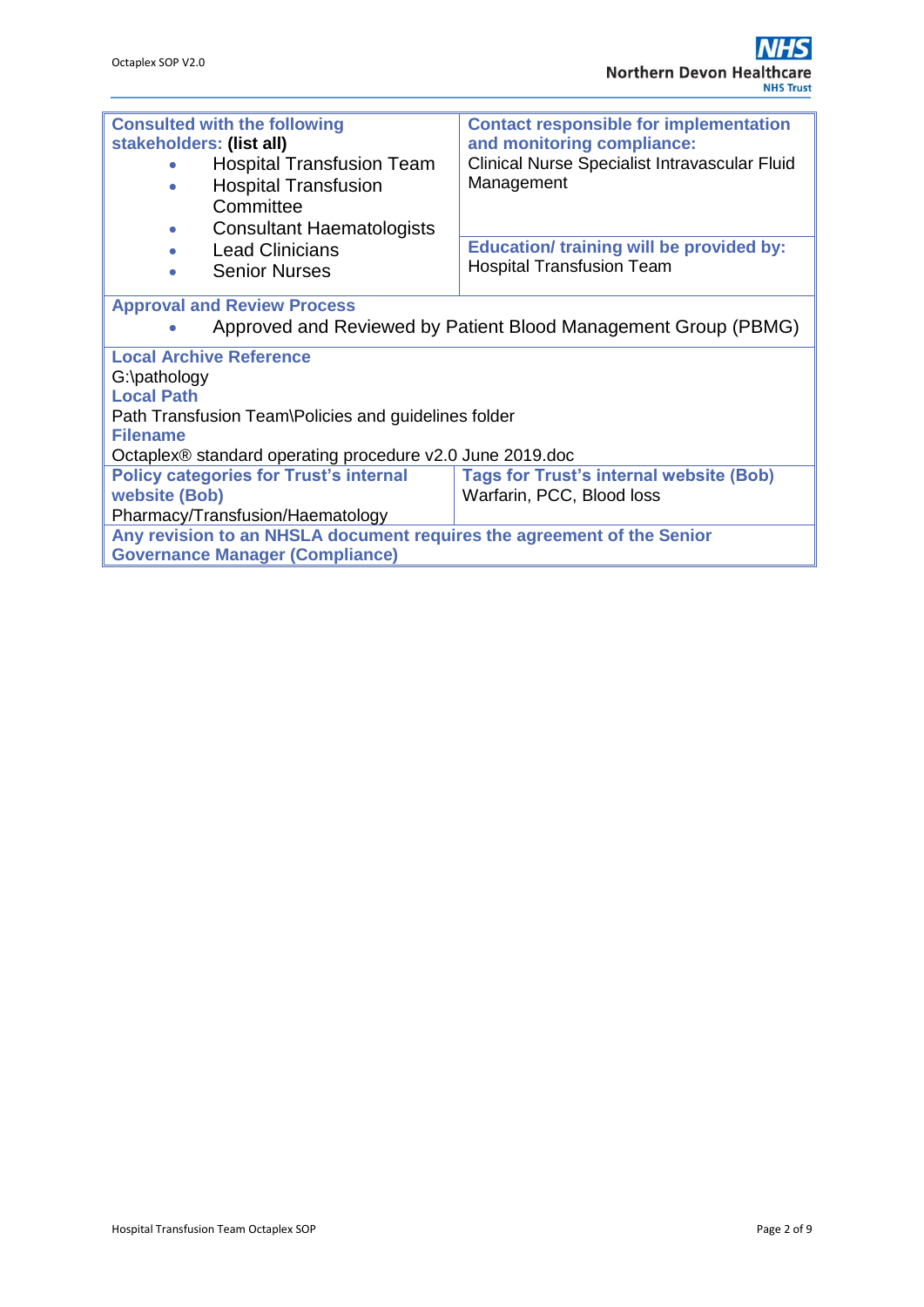## **CONTENTS**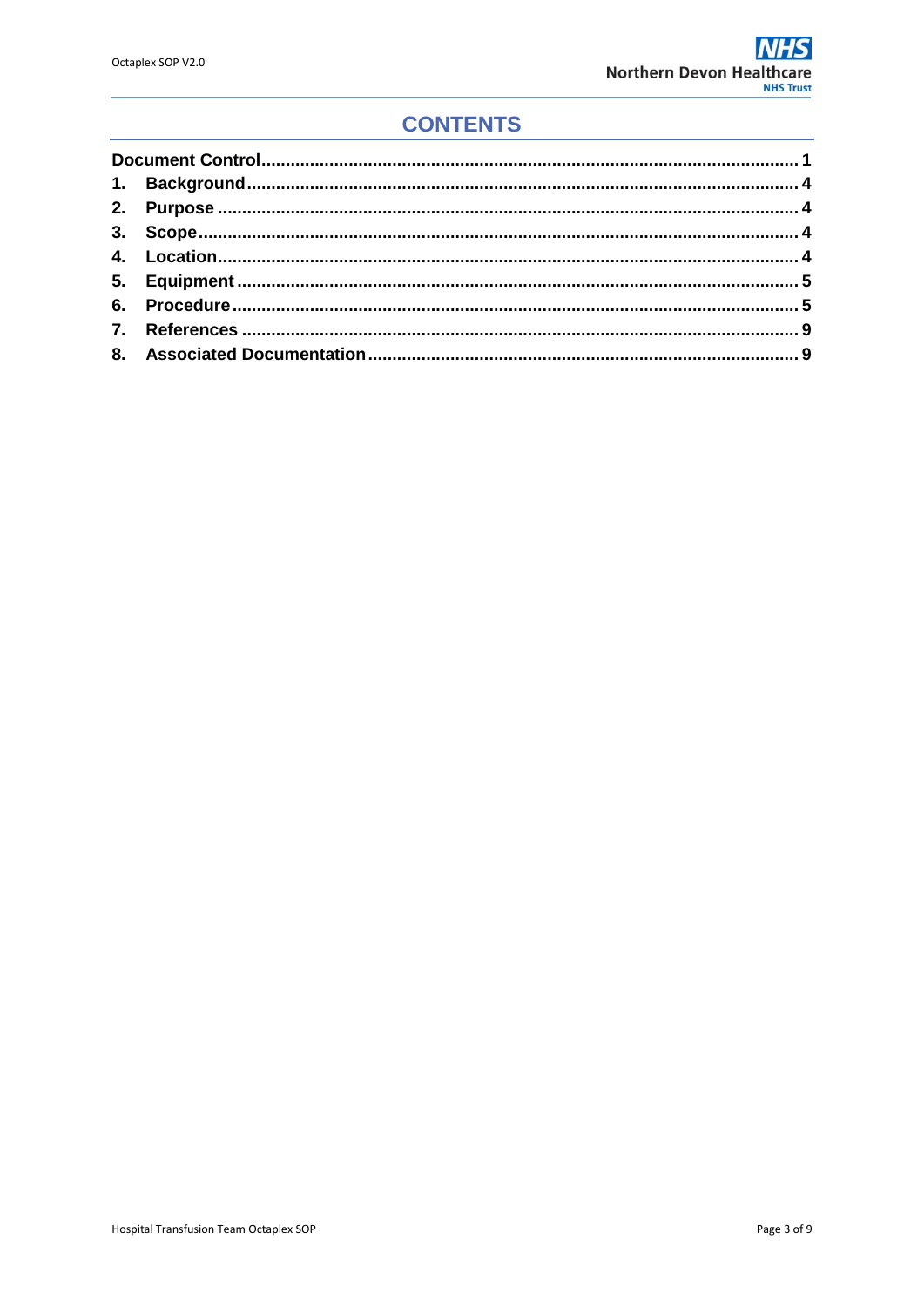### <span id="page-3-0"></span>**1. Background**

Octaplex® is a Prothrombin Complex Concentrate (PCC) used for the rapid reversal of oral anticoagulation in the presence of life-, limb- or sightthreatening haemorrhage with INR greater than 2.0. This document sets out Northern Devon Healthcare NHS Trust's (NDHT) procedure for the preparation and administration of Octaplex®. Staff are also asked to refer to the NDHT's Guidelines for the use of Octaplex**®**, NDHT Policy and SOPs for the prescribing, preparing and administering of injectable medicines.

Octaplex® is issued from the Transfusion Laboratory following authorisation from a Consultant who is familiar with the indications and contra-indications for its use.

Octaplex is supplied as a powder containing either 1000units or 500units per vial. A 40ml solvent for solution is provided with the 1000units vial and 20ml solvent for solution (water for injection) is provided with 500units vials.

### <span id="page-3-1"></span>**2. Purpose**

- **2.1.** The Standard Operating Procedure (SOP) has been written to:
	- Identify the procedure for the preparation and administration of Octaplex®.
	- Reduce the risks associated with the provision of Octaplex<sup>®</sup> by identifying safe systems of work.

#### <span id="page-3-2"></span>**3. Scope**

This Standard Operating Procedure (SOP) relates to the following staff groups who may be involved in the preparation and administration of Octaplex®:

- Registered nurses
- Operating Department Practitioners
- Medical staff

### <span id="page-3-3"></span>**4. Location**

This Standard Operating Procedure on the preparation and administration of Octaplex® can be implemented in all clinical areas where competent staff are available to undertake this role.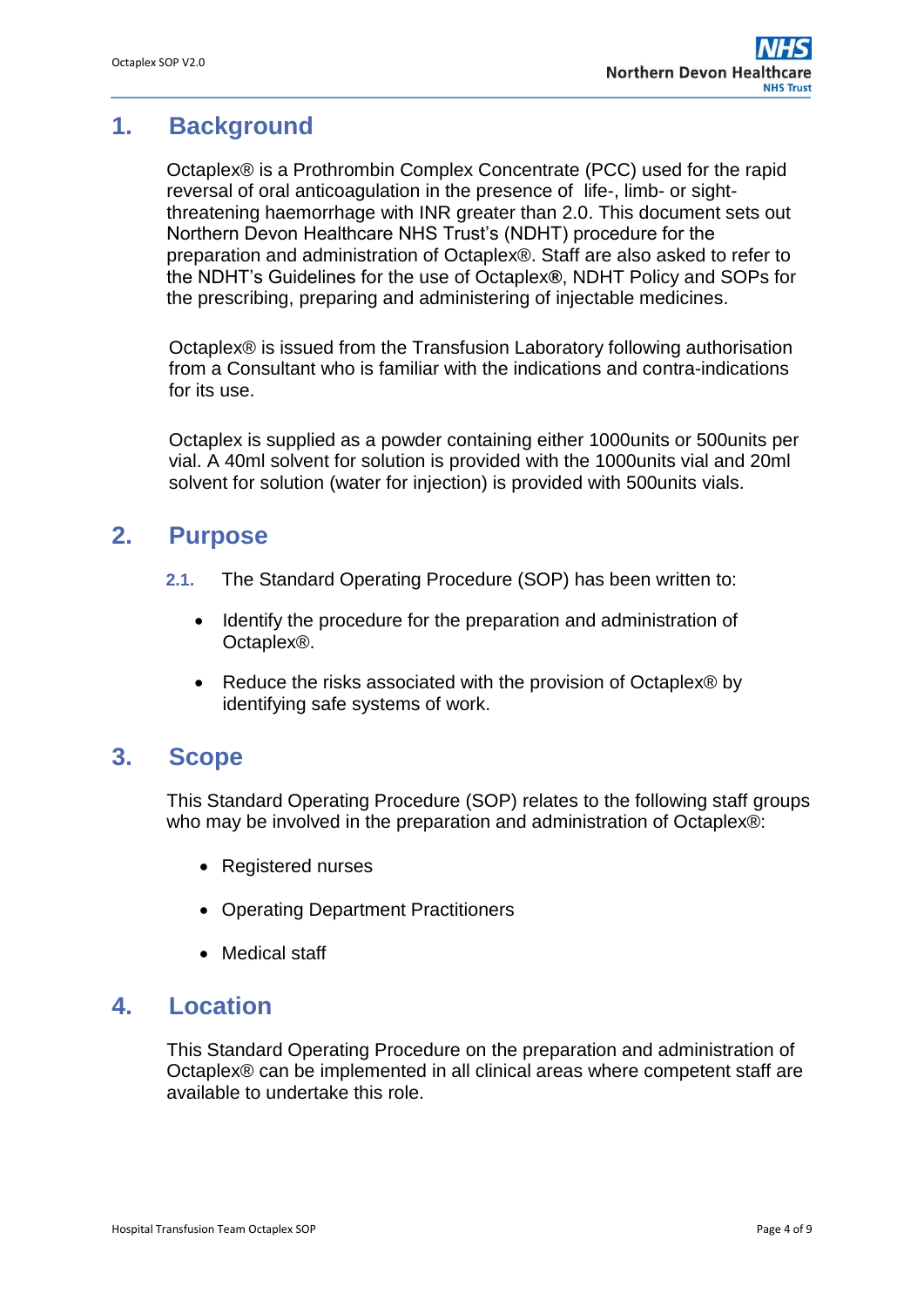Staff undertaking this procedure must be able to demonstrate continued competence as per the organisations policy on assessing and maintaining competence.

### <span id="page-4-0"></span>**5. Equipment**

- Each Package of 500 units Octaplex® containing:
	- $\circ$  Powder in a vial with a rubber stopper and a flip off cap (1000units or 500units)
	- o Diluent in a vial with a rubber stopper and a flip off cap (40mls or 20mls water for injection)
	- o 1 Mix2Vial™ transfer set
	- Non-sterile gloves
	- 2% chlorhexidine gluconate in 70% alcohol wipes
	- 50ml Luer-Lock syringe
	- Medication label for syringe
	- Blind hub (bung)
	- IV extension set
	- 0.9% sodium chloride flush
	- Syringe pump (B/Braun Perfusor®)
	- Sharps container

In addition, the patient will require a separate intravenous (IV) access for the Octaplex® infusion.

#### <span id="page-4-1"></span>**6. Procedure**

#### **6.1. Procedure for preparing the Octaplex® infusion**

- Check prescription details carefully and confirm that they relate to the patient to be treated.
- Explain and discuss the procedure with the patient and gain consent.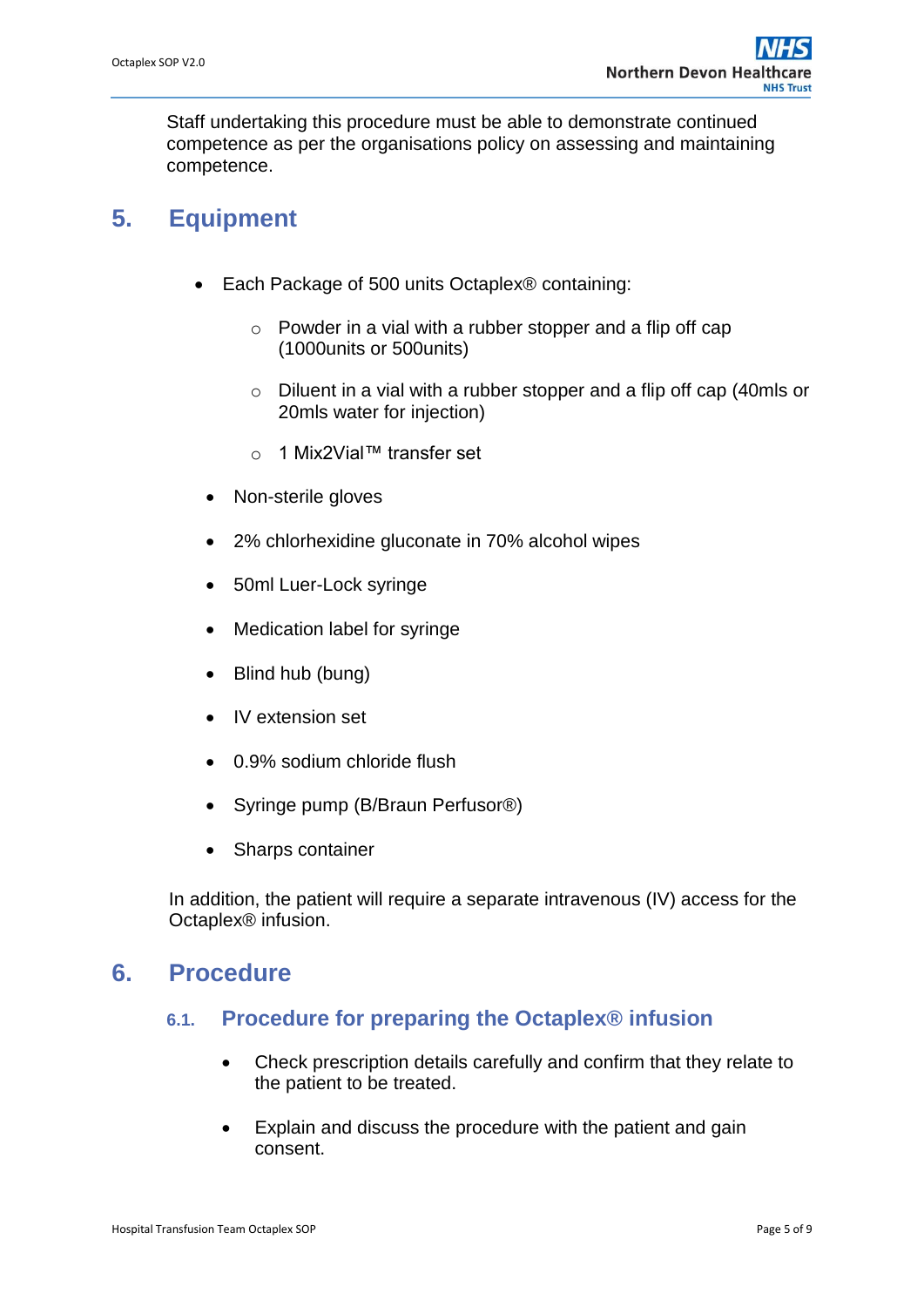- Ensure that the area in which the medicine is to be prepared is as clean, uncluttered and free from interruption and distraction as possible.
- Assemble all materials and equipment as listed in section 5.
- Check the following:

o expiry dates

o damage to containers, vials or packaging

o that medicines were stored as recommended

- Check that:
	- o the formulation, dose, diluent, infusion fluid and rate of administration correspond to the prescription and product information

o the patient has no known allergy to the medicine

o you understand the method of preparation.

• Prepare the medication label for the syringe.

#### **6.2. Procedure for reconstituting Octaplex®**

- Cleanse hands according to Trust policy.
- Warm the diluent (Water for Injection) and the powder in the closed vials up to room temperature as these are stored under controlled conditions in the Transfusion Laboratory.
- Use an aseptic non-touch technique, i.e. avoid touching areas where bacterial contamination may be introduced, e.g. syringe-tips, needles, vial tops.
- Remove the tamper-evident seals from the powder vial and the water vial and clean the rubber stoppers with 2% chlorhexidine gluconate in 70% alcohol and allow to dry.
- Place the water vial on an even surface.
- Remove the top of the Mix2Vial™ package. Do not remove the device from the package.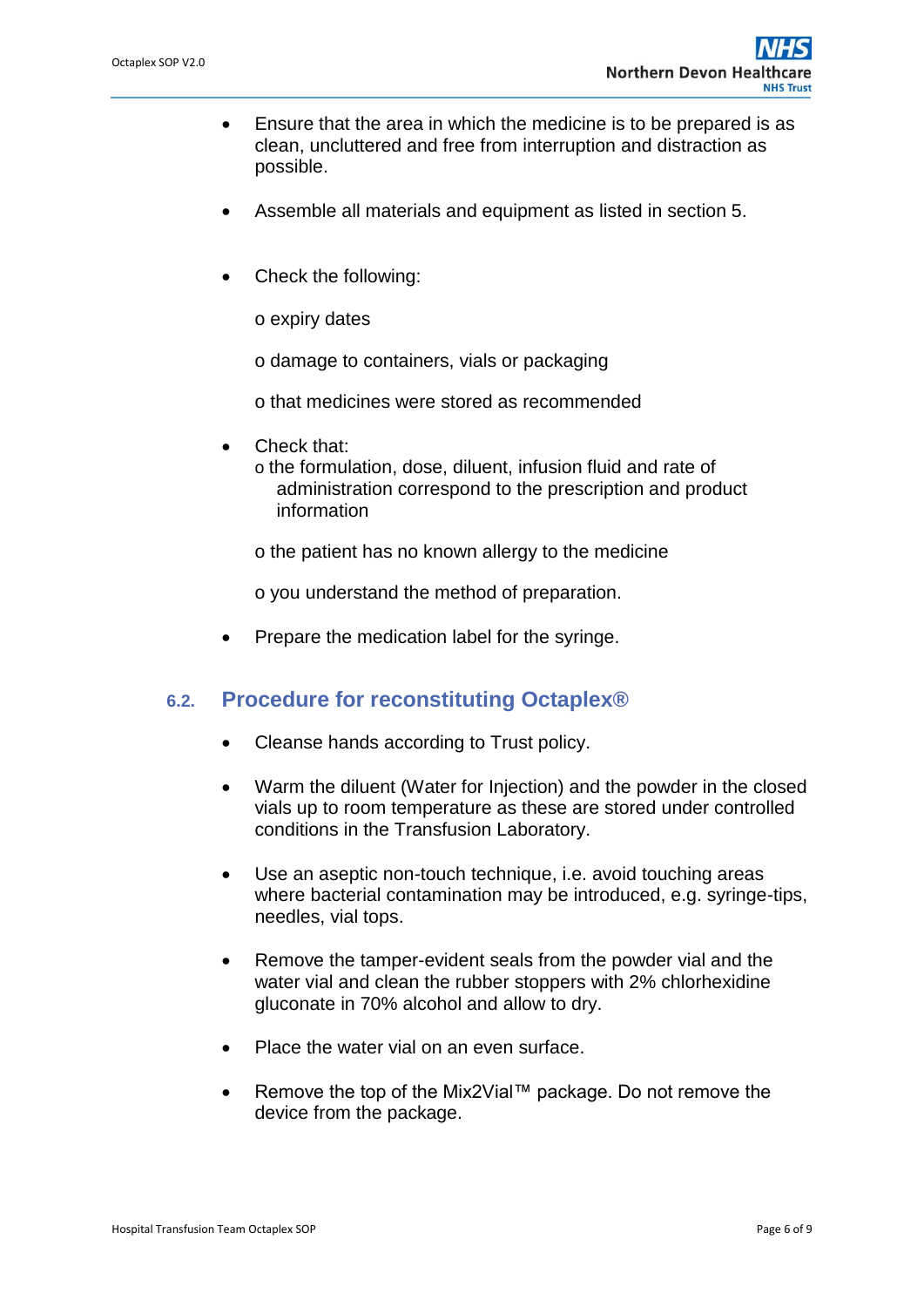- Seat the blue end of the device on the water vial, using the blister pack as a holder. Push down until the spike penetrates the stopper and the device snaps in place.
- Remove the plastic package and discard. Take care not to touch the exposed end of the device.
- Turn the water vial upside down and insert the clear end into the powdered Octaplex® vial, pushing down until the spike penetrates the stopper and the device snaps in place.
- The water will automatically flow into the Octaplex® vial. Gently swirl the vial to make sure the Octaplex® is thoroughly mixed.
- Remove the water vial by turning it anti-clockwise. Attach a sterile, 50mL Luer-Lock syringe to the Octaplex® vial.
- Turn the Octaplex® vial upside down and withdraw the solution into the syringe. Remove the syringe by turning the barrel counter clockwise.
- Octaplex**®** dissolves quickly at room temperature to a colourless to slightly blue solution. If the powder fails to dissolve completely or an aggregate is formed, do not use the preparation.
- Attach a sterile IV extension administration set to the syringe and prime the line.
- Check the syringe for cracks or leaks and label with the following details:
	- o name of the medicine
	- o dose of medicine
	- o route of administration
	- o diluent and final volume
	- o patient's name
	- o date and time of preparation
	- o name/initials of healthcare practitioner who prepared the infusion

#### **6.3. Procedure for administering Octaplex®**

- Ensure you are competent to use the selected syringe pump.
- Load the syringe securely in the syringe pump.
- Set the rate according to the prescription.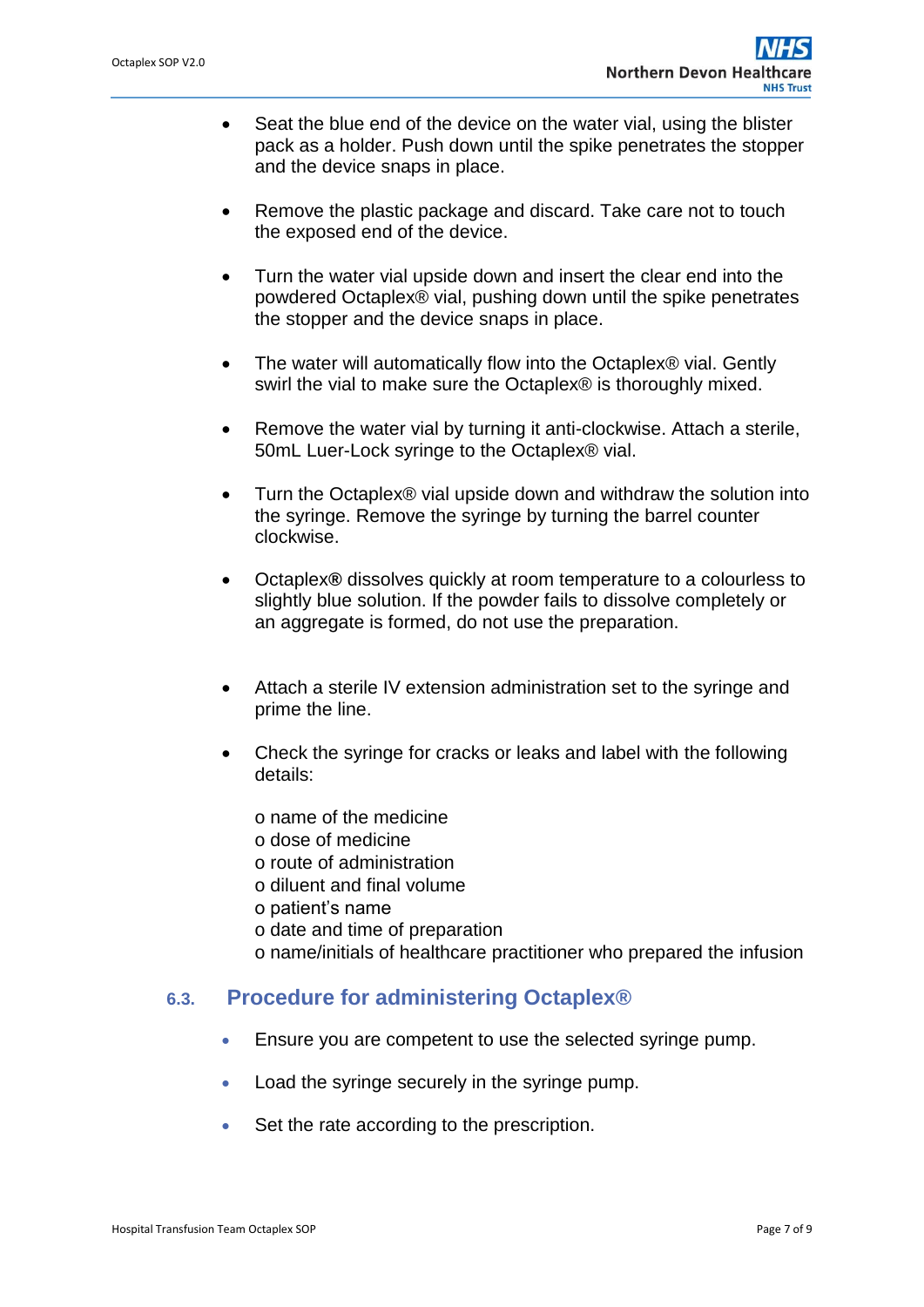Octaplex® is administered at an initial rate of 1ml/minute (60mls/hr). This can be increased to 3mls/minute (180mls/hr) as tolerated and as recommended by the manufacturer. A faster rate of administration may be considered if clinical urgency demands.

For rapid infusions, it may be necessary to gradually increase the pressure setting of the syringe driver to the maximum setting of 9 (900mmHg). Be aware this will prolong the alarm reaction time.

- Check the patient's identity against the prescription, transfusion form and identity band, confirming details with the patient as appropriate.
- Use aseptic non-touch technique at all times.
- Clean the IV closed system with 2% chlorhexidine gluconate in 70% alcohol and allow to dry.
- Flush the vascular access device with 0.9% sodium chloride.
- Attach and secure the Octaplex**®** infusion, without delay, to the vascular access device.
- Sign and record the start time and batch numbers on the prescription chart and transfusion paperwork.
- Ensure the nurse call bell is within reach and ask the patient to report promptly any adverse effect.
- Monitor the patient, Early warning Score, IV access and rate of delivery throughout the infusion.
- If symptoms suggest allergic-anaphylactic reactions or thromboembolic events, the infusion must be discontinued immediately and appropriate treatment initiated.
- To comply with traceability requirements ensure correctly completed paperwork is returned to the Transfusion Laboratory.
- The patient's INR level should be repeated 15 minutes after completing the infusion to check the response.